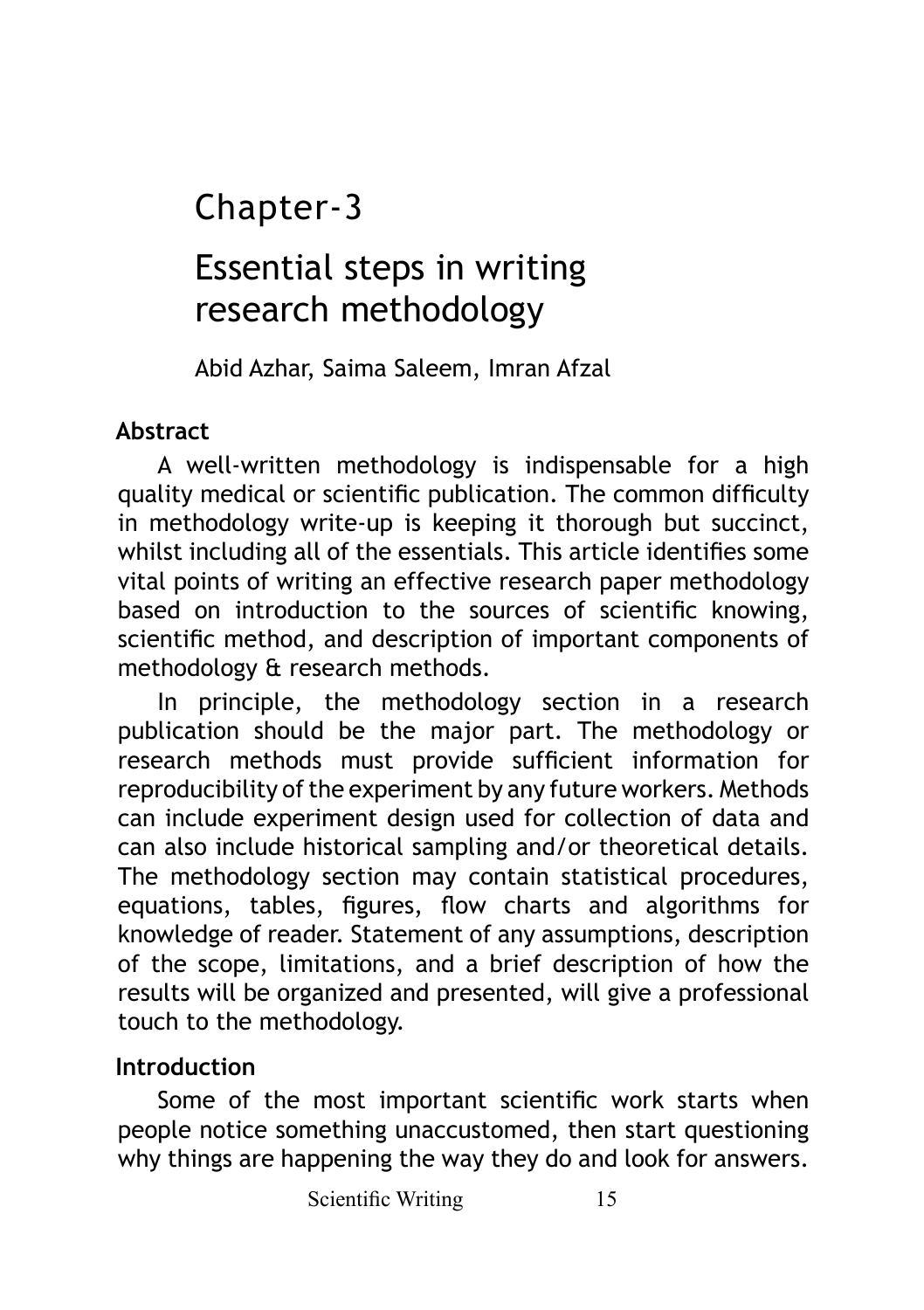Therefore, every single one of us is a scientist in our own way. Moreover, there are a lot of scientists out there who do not really use all or even parts of the scientific method every time they start a study. Nevertheless, natural science has been characterized by the scientific method since the  $17<sup>th</sup>$  century as the best way to differentiate the truth, lies and delusion.<sup>1</sup>

For the last few centuries' science has been a dominant "way of knowing." Science is based on experimentation and observations of the natural world and scientific knowledge is considered unbiased and verifiable information to solve dayto-day problems and undertake decisions about life. Scientific findings are portrayed clearly so that others can find the results inherently repeatable. Most of the scientific conclusions are based on empirical data.

The scientific method comprises facts, hypotheses, theories and laws to describe the data and observations collected from the natural world.<sup>2,3</sup> Although all above terms are in everyday use and also common in other ways of knowing, their meaning is utterly different in the scientific context. Therefore, immense unintentional and intentional confusion occurs while dealing with scientific and non-scientific ways of knowing.

One of the main goals of science is to discover the nature at work. Although there are alternative methods for knowing the world science only relies on laws of nature, i.e., objective, testable and consistent patterns in nature. Therefore, before starting a study, a scientist describes his/her research methodology. A thorough grasp on methodology not only results in fruitful research findings but also greatly helps in writing the methodology section of the publication emanating from the study.<sup>4</sup>

#### **Scientific Method**

All rigorous scientific studies follow the scientific method: a set of practices and principles designed to advance scientific investigation and contribute to scientific knowledge.<sup>3</sup> The scientific method has evolved over the centuries in several ancient civilizations and reached to scientists of today. The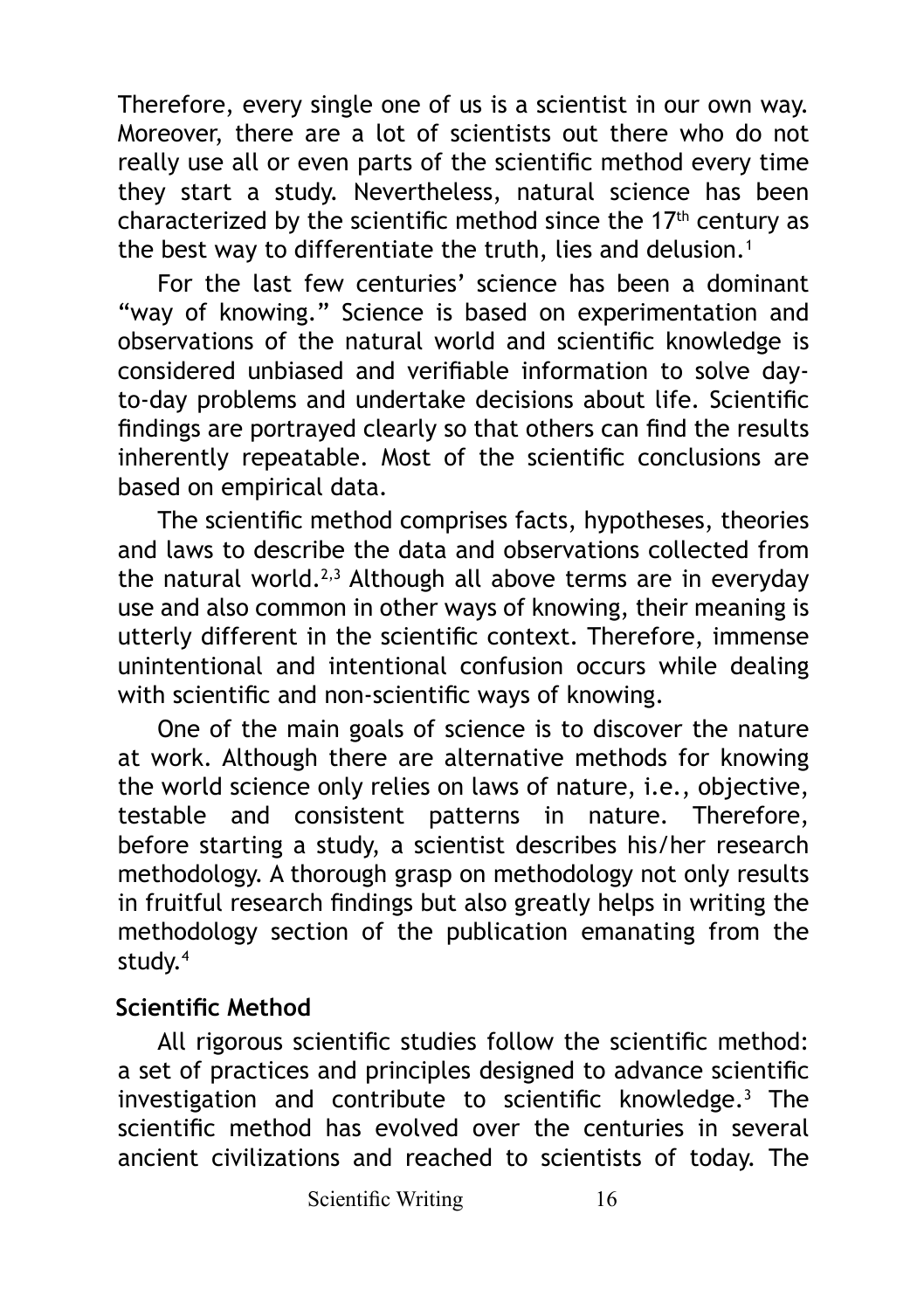scientific method commonly comprises seven steps, which are used to determine the cause and effect of relationships between natural objects (Figure.1). Although the basic steps remain the same, there are often some variations in the method and disagreement over its use in scientific research and everyday problems.



Figure.1: Steps of the scientific method.

## **Writing Methodology or Research Methods**

Writing the methodology lies at the core of a medical or scientific publication (research proposal, report, article, thesis or presentation in a conference, etc.). Any scientific finding needs to be verifiable by other researchers by replicating the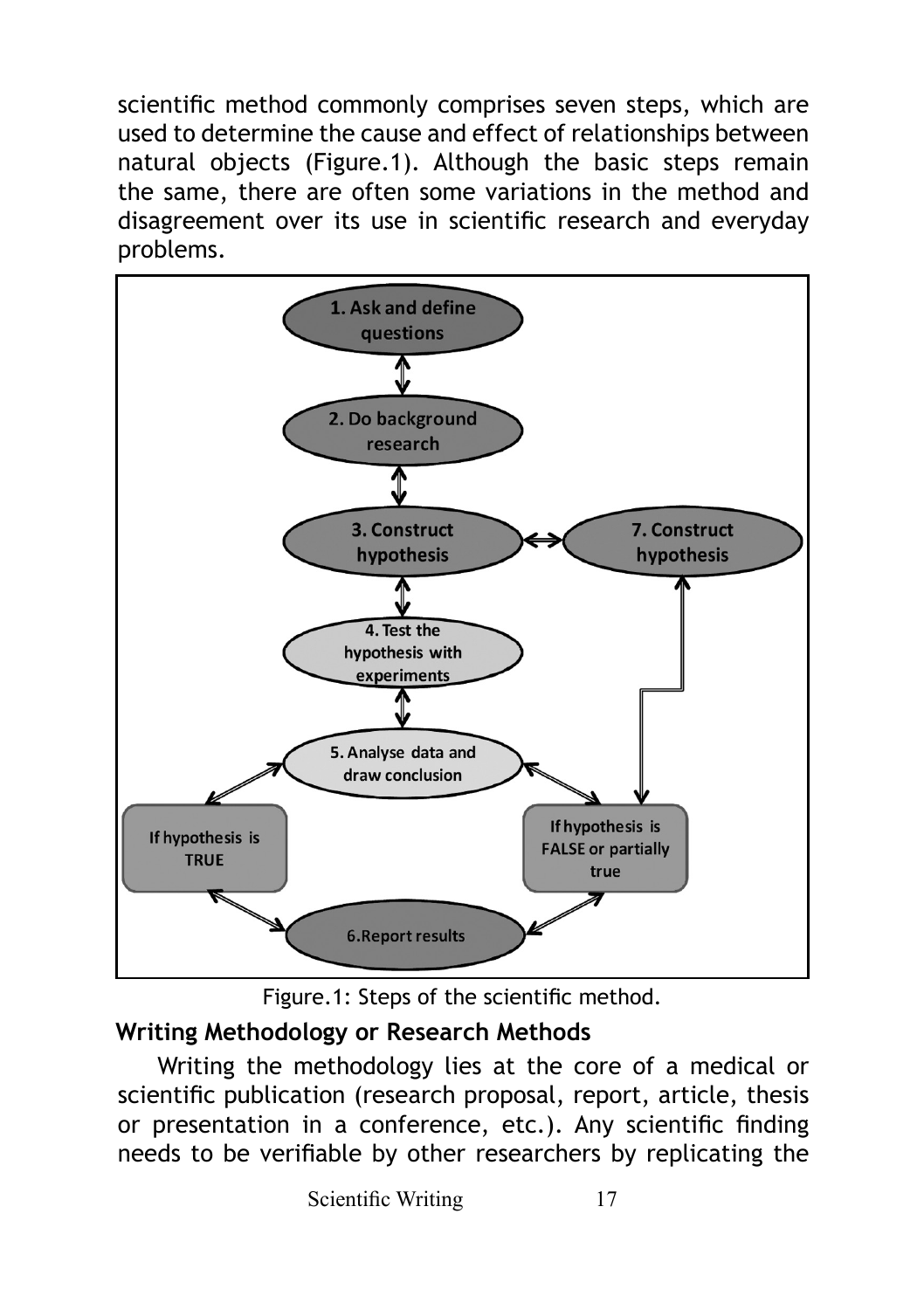experiment and guaranteeing the validity. Therefore, describing methodology requires the high level of writing skills and research competence. The best available tools and techniques are needed along with much time and devotion to prepare a good write-up for methodology.5-9

The methodology is somewhat different from 'research methods'. A methodology describes the general philosophical background of selected research methods, including qualitative or quantitative methods used in a research work along with the reasoning for their use. Research methods on the other hand are generalized or standardized and recognized ways of addressing research questions.

The methodology or research methods section should be the major part of a research publication. The section must provide all necessary information for reproducibility of the experiment by any future workers. Methods can include experiment design used for collection of data and can also include historical sampling and/or theoretical details. The methodology section may include statistical procedures, equations, figures, tables, algorithms and flow charts for knowledge of reader. Unless the 'Guide for Authors' by a publisher instructs otherwise, present tense should be used in writing methodology.

A well-written methodology provides a great backbone for the entire scientific publication, and allows building extremely strong results and discussion sections.7 The usual difficulty in methodology write-up is keeping it thorough but succinct, whilst including all of the essentials. Nevertheless, some vital points of an effective research paper methodology can be identified as below:

- i. *Theoretical, study or sampling population:* definition of population and the methods of sampling
- ii. *A general description of subjects/participants:* who, where, and when the study takes place. Names of localities and participants may be changed to protect privacy if so required, e.g., the study took place on adult female subjects in a suburban area near a large southeastern city.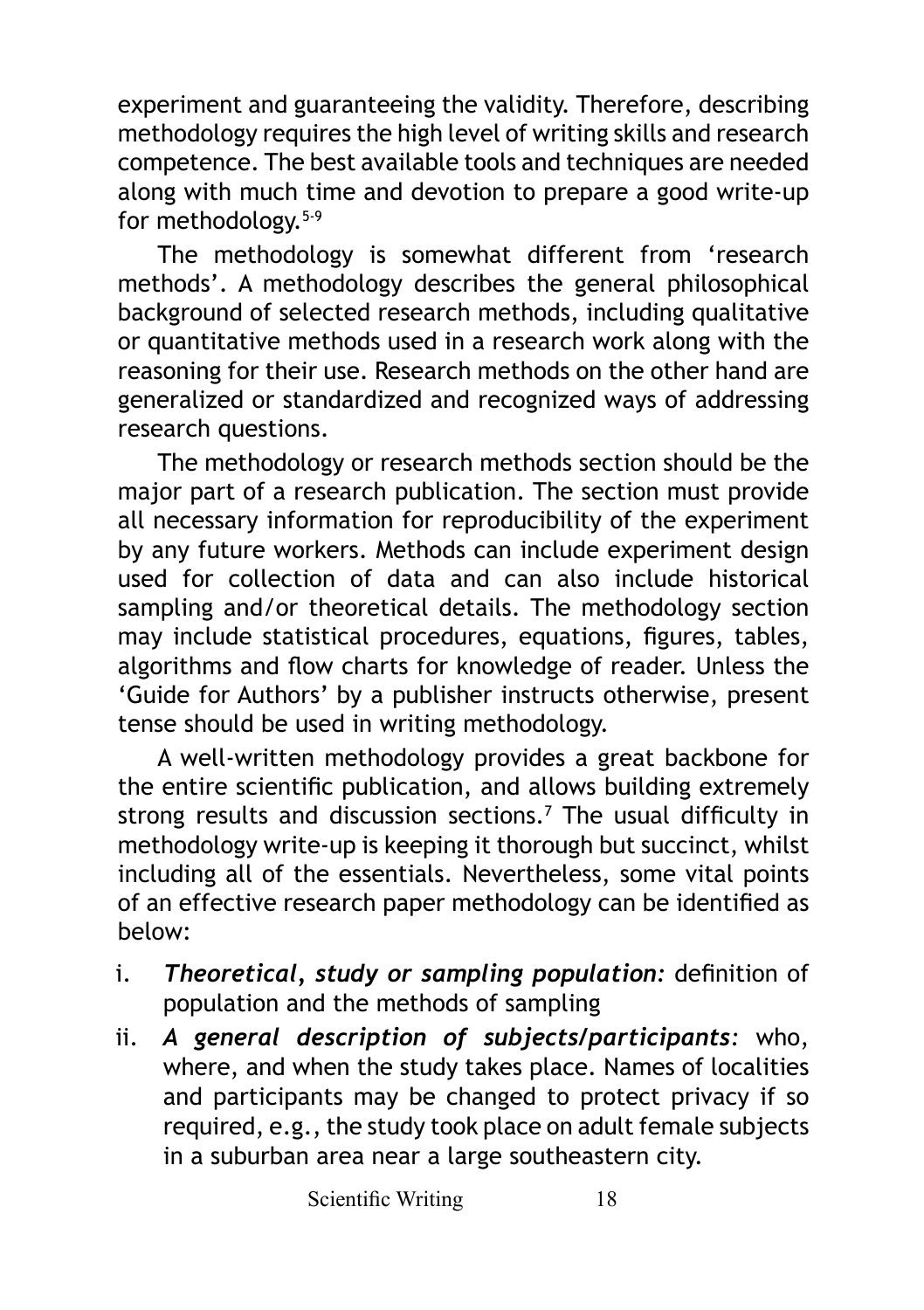- iii. *Description of the equipment and the techniques used:* a completely accurate description of the equipment, materials and the techniques used for gathering the data needs to be given. In case of a detailed experiment, a detailed list needs to be added (as a part of methodology or as appendix).
- iv. *Study design and data collection:* attention should be paid to find appropriate information at the very beginning of writing methodology. Identification of all suitable methods for undertaking the task and available reliable sources is necessary. It is also need to describe the research design and to explain how the measurements were made (see Sections 3.1 and 3.2). A concept map outlining the methodology and/or the data collection process is often very helpful to include for the reader.
- v. *Data analysis plan:* it is essential to allude and describe (if needed) appropriate statistical tool(s) used for analysis in such a way that readers will have complete picture of the whole analysis process.
- vi. Statement of any assumptions and description of things or situations that are important about the study.
- vii. Description of the scope and limitations of the methodology
- viii. A brief description of how the results will be organized and presented will give a professional touch to the methodology.

A description of the research (experimental) design procedures and their justification is an integral part of the methodology. Following tasks should always precede a research design:

- **\*** Selection of a research topic;
- **\*** A brief description of the research problem including the importance of the proposed study;
- **\*** Conducting a literature and information review to determine the existing knowledge about the topic; and
- **\*** Development of objectives stating the purpose of the study, expected results, and potential use of any valuable finding.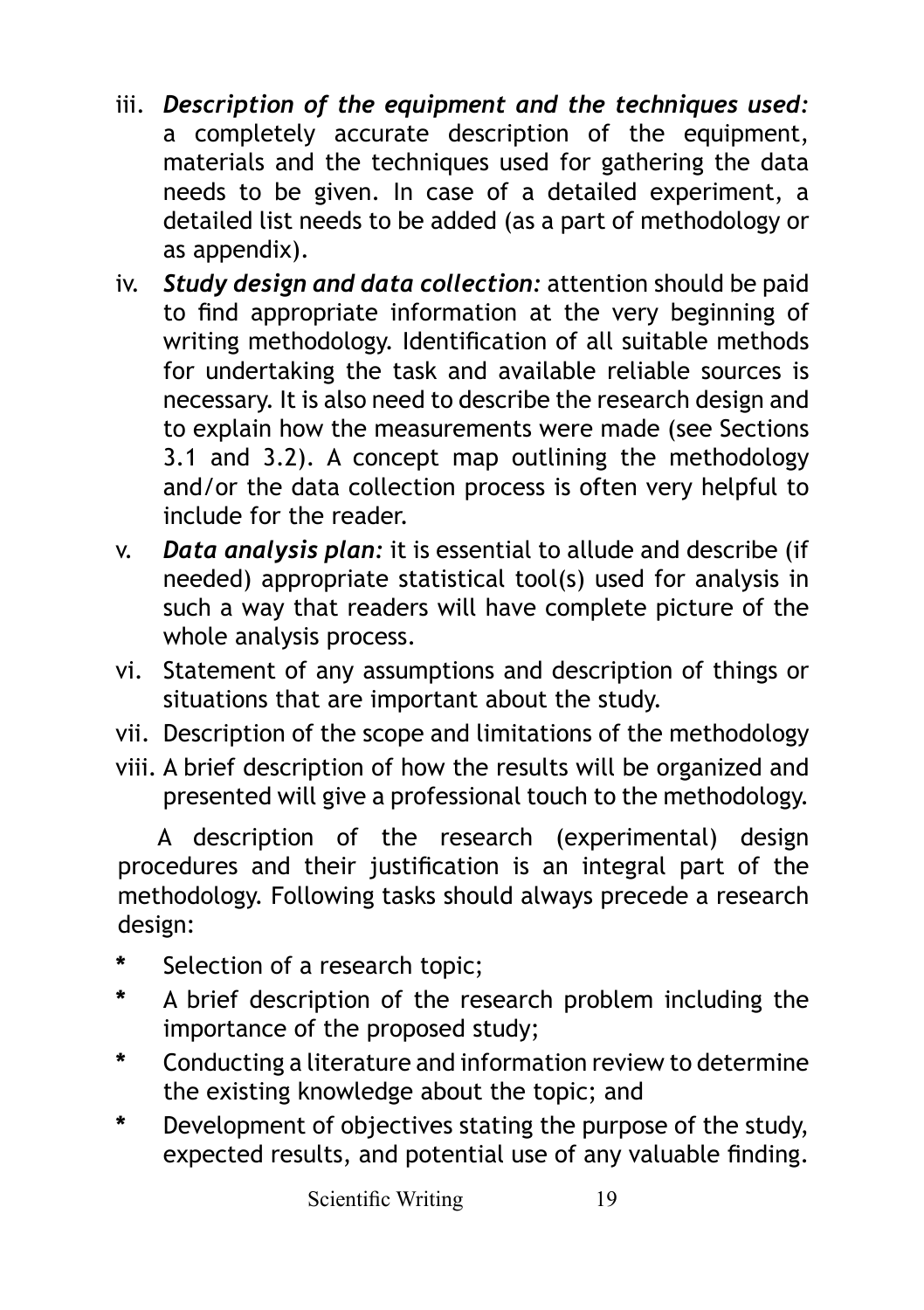Table-I: Components of a research design related to research questions.



A good research design always addresses the questions covering the major issues that must be examined/solved.18 The process of research designing is usually cyclic where completion of each step in the process may entail revisiting the preceding steps. Table-I presents components of a research design related to research questions step-by-step.

Selection of an appropriate type of study is a good start for a medical and biological research. Besides, economic value of a scientific study can be determined with its study design and resulting study type. On the other hand, a type of study can best answer a particular research question when examined with reference to funding and other resources, degree of freedom of researcher(s), availability of research team, prospective applicability of results, scientific significance of the research findings, etc. (Table-II).<sup>10,11</sup>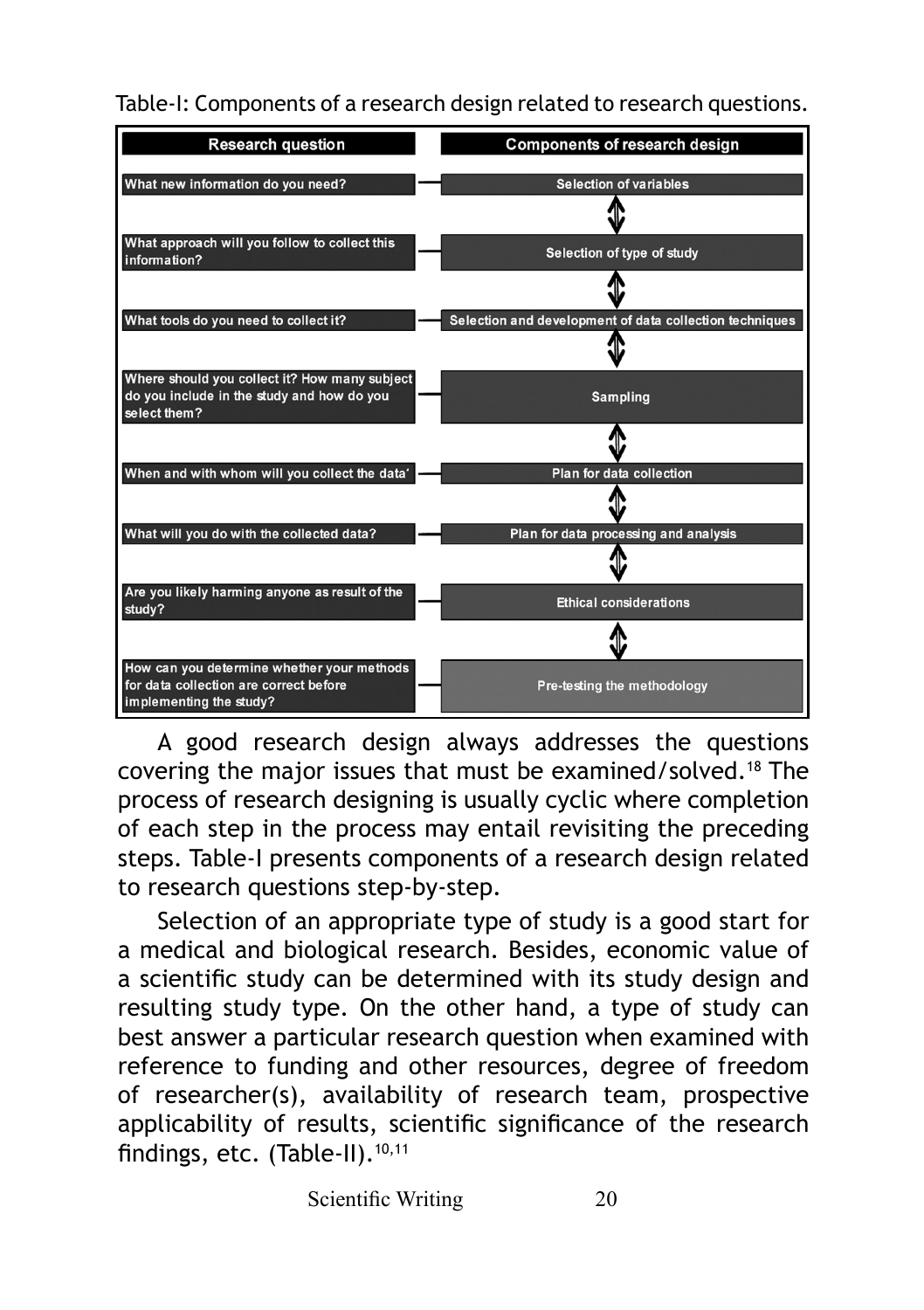### Table-II: Some examples of problem states, research questions and study types.

| <b>Knowledge Status</b>                                                                                                                   | Type of Research Questions                                                                                                                                                                                                                                               | Type of Study                                                                                      |
|-------------------------------------------------------------------------------------------------------------------------------------------|--------------------------------------------------------------------------------------------------------------------------------------------------------------------------------------------------------------------------------------------------------------------------|----------------------------------------------------------------------------------------------------|
| Little is known<br>about the<br>characteristics or<br>possible causes of<br>the problem.                                                  | What is the gravity of the<br>problem? Who are the people<br>affected with the problem?<br>What measures have already<br>been considered by the<br>effected people? What do<br>effected people believe, think<br>or state about the problem,<br>its causes and solution? | Exploratory<br>or descriptive<br>studies: case<br>studies or<br>cross-sectional<br>surveys.        |
| Certain factors<br>suspected to cause<br>the problem.                                                                                     | Is certain factor related or<br>associated with or causing the<br>problem?                                                                                                                                                                                               | Analytical<br>(comparative)<br>studies: cross-<br>sectional,<br>case-control or<br>cohort studies. |
| Investigating the<br>extent to which<br>a particular<br>established<br>factor causes the<br>problem.                                      | Which factor does cause the<br>problem? Will a change in<br>a particular factor cause a<br>desired change in preventing<br>or reducing the problem?<br>(E.g., smoking vs. pulmonary<br>diseases, safe water vs.<br>intestinal infections).                               | Cohort,<br>Experimental<br>or quasi-<br>experimental<br>studies.                                   |
| Using the gathered<br>knowledge about<br>cause(s), assess<br>an intervention<br>for prevention,<br>control or solution<br>of the problem. | How effective is a particular<br>intervention for preventing<br>or controlling the problem?<br>Which one of two or more<br>alternate intervention is<br>more effective? Use of which<br>intervention is cost-effective?                                                  | Experimental<br>or quasi-<br>experimental<br>studies.                                              |

Broadly speaking two main types of studies can be recognized in biomedical and biological sciences depending on the research strategies, namely, non-intervention studies and intervention studies. 12-15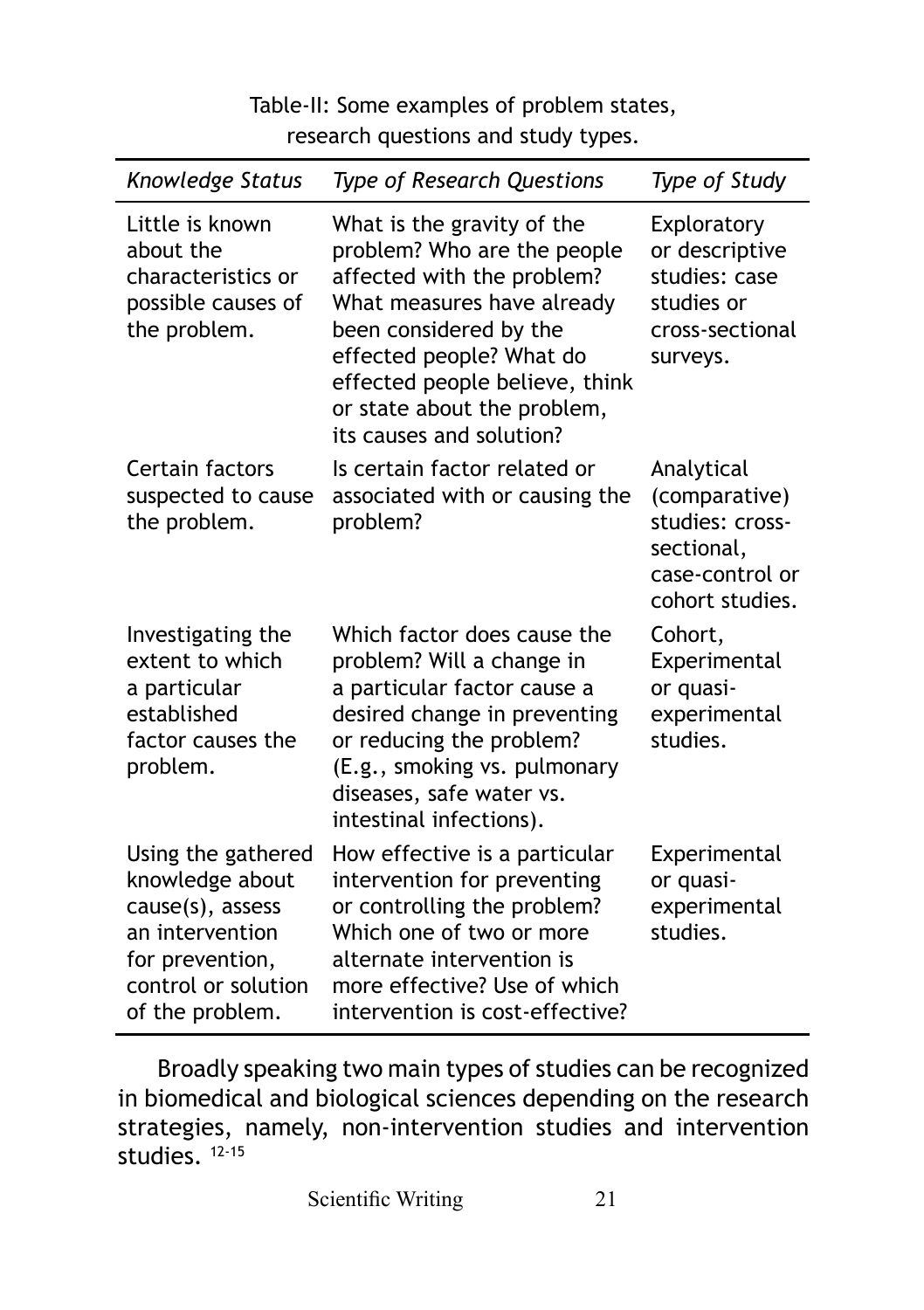Non-intervention studies are simply based on observations and analysis of objects or situations without involving any interventions are known as non-intentional studies and may be further classified as exploratory, descriptive and analytic studies.

*Analytical studies* are considered most important in biomedical and biological research and are undertaken to determine causes or risk factors related to a certain situation, objects, event or problem. There are three commonly used analytical studies in relation to time, namely, cross-sectional, case control and cohort studies (Figure.2):



Figure.2: Different study types in relation to time.

Intervention studies involve an intervention (manipulation of objects or situations) and measuring the outcome of the intervention (e.g., physical, chemical, biological or social manipulation/treatment of the objects or situation) and may be designed as experimental and quasi-experimental studies. 9, 12-15

An experimental study is designed to verify, falsify or validate a hypothesis. In an experimental design interventions/treatments are applied to experimental units, comprising subjects (people, animal) plots of land, test tubes, etc., followed by observations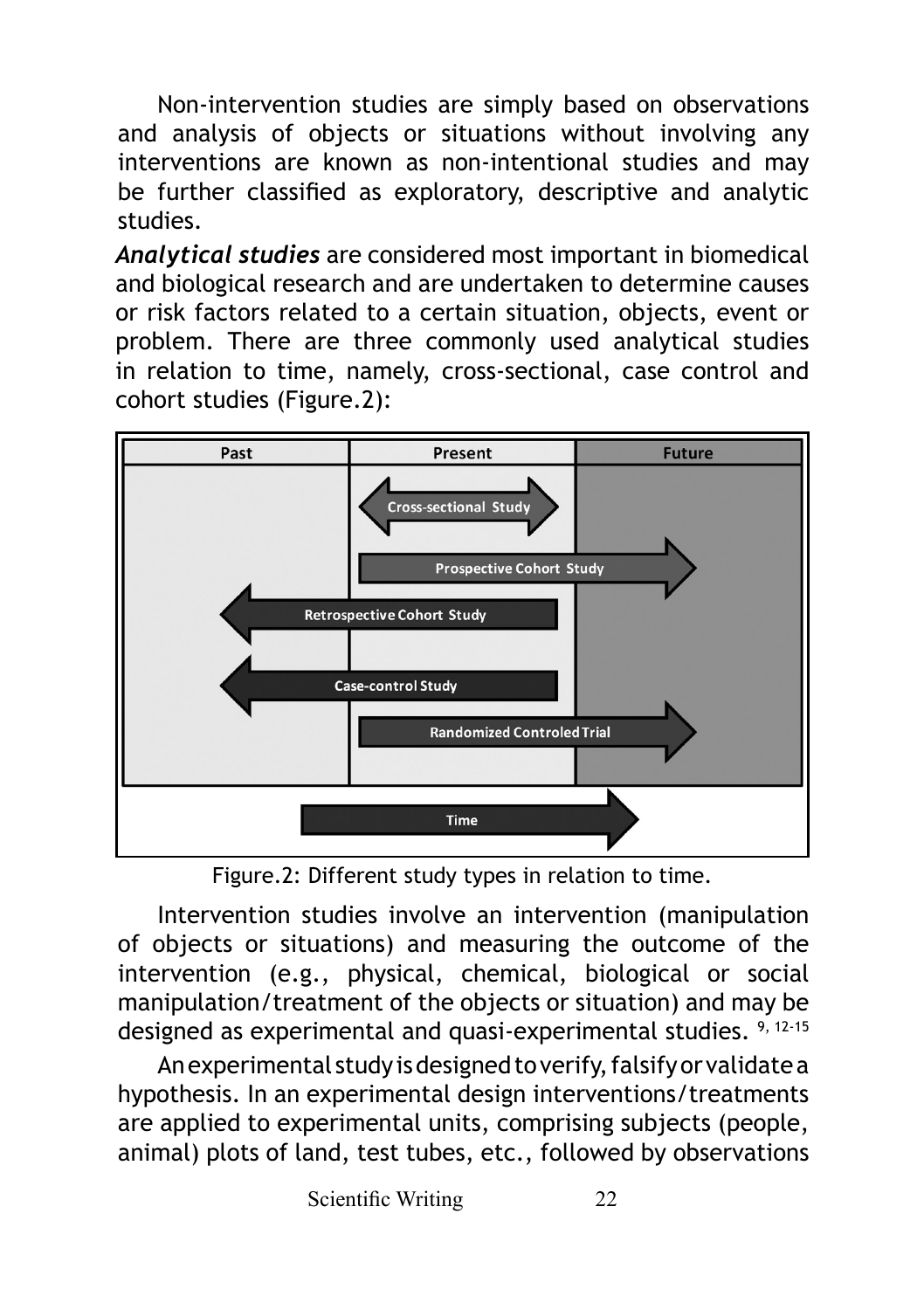on the effect of the interventions on the experimental unit. However, experimental units are randomly allocated to at least two groups. The group subjected to an intervention forms an experimental or treated group, while the other group is form the control group.<sup>12-14</sup> Thus an experimental study provides an understanding of cause-and-effect by indicating effect on the outcome of interest when a particular factor (intervention/ treatment) is manipulated.

For determining intended effect of a treatment or intervention on participants, a quasi-experimental study design may be used.9,15 However, a quasi-experimental study lacks one or more key components of a proper experiment, such as pre-post testing, experimental or control groups, and randomization.

## **Conclusion**

A well-written methodology provides a strong backbone for the entire scientific publication, and allows to build an extremely strong results and discussion sections. Although, some vital points of writing an effective research paper methodology can be identified, all such points cannot be consolidated and applied to all research questions.

Methodology is somewhat different from 'research methods'. A methodology describes the general philosophical background of selected research methods, including qualitative or quantitative methods used in a research work along with the reasoning for their use. Research methods on the other hand are generalized or standardized and recognized ways of addressing research questions.

The methodology or research methods section should be a major part of a good scientific research publication and must provide sufficient information for reproducibility of the experiment by any future workers. The best available tools and techniques are needed along with much time and devotion to prepare a good write-up for methodology. Methods in medical writing and scientific publications can include experiment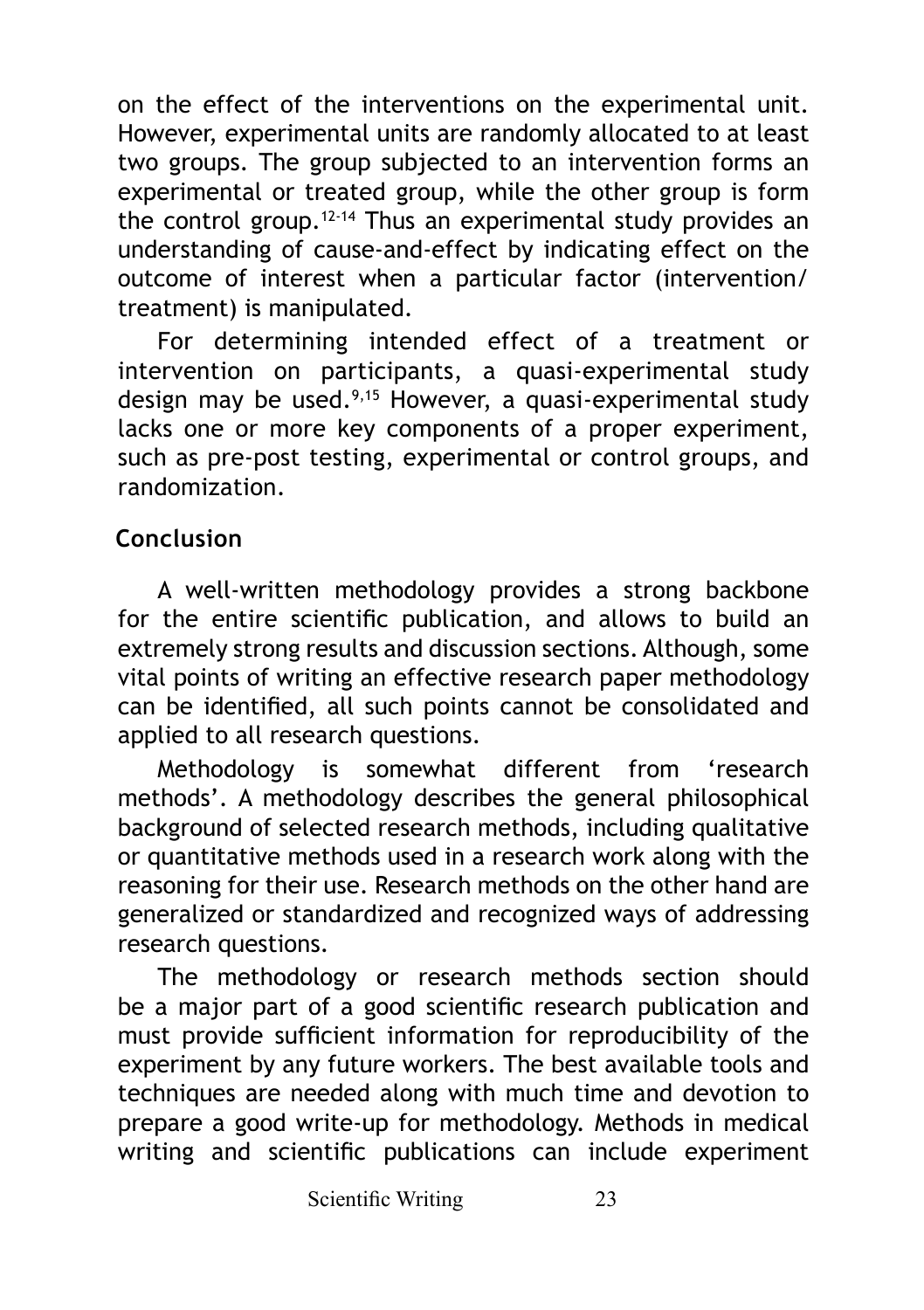design used for collection of data and can also include historical sampling and/or theoretical details. Moreover, statistical procedures, equations, algorithms, flow charts, figures and tables may be included in the methodology section for knowledge of reader. Statement of any assumptions, description of the scope, limitations, and brief description of how the results may be organized and presented to give a professional touch to the methodology.

## **REFERENCES**

- 1 Achinstein P. General Introduction to Science Rules: A historical introduction to scientific methods. Johns Hopkins University Press, 2004. pp. 1–5.
- 2 Gauch HG. Scientific method in practice. Cambridge University Press., 2003.
- 3 Gimbel S (edit.) Exploring the scientific method: cases and questions. University of Chicago Press, 2011.
- 4 Kallet RH. How to write the methods section of a research paper. Respiratory care. 2004;49(10):1229-32.
- 5 Krishnaswamy KN, Sivakumar AI, Mathirajan M. Management Research Methodology: Integration of Principles, Methods and Techniques. Dorling Kindersley (India), Pvt. Ltd., 2009.
- 6 Kothari CR. Research methodology: methods and techniques. New Age International Publishers, 2013.
- 7 Tayie S. Research methods and writing research proposals. Pathways to Higher Education, 2005.
- 8 Sardanelli F, Di Leo G. Biostatistics for Radiologists planning, performing, and writing a radiologic study. Springer, 2009.
- 9 Ranjan D, Das PN. Biomedical research methodology. Jaypee Brothers Publishers, 2010.
- 10 International Network for Natural Sciences. Types of scientific research. Quality Science Publishing. http://www.innspub.net/ types-of-scientific-research/ (accessed 11 November 2017)
- 11 UNESCO. Definition and description of the various types of scientific research. Research Organization Unit. UNESCO/NS/ROU/14, 1962. http://unesdoc.unesco.org/ images/0015/001542/154284eb.pdf